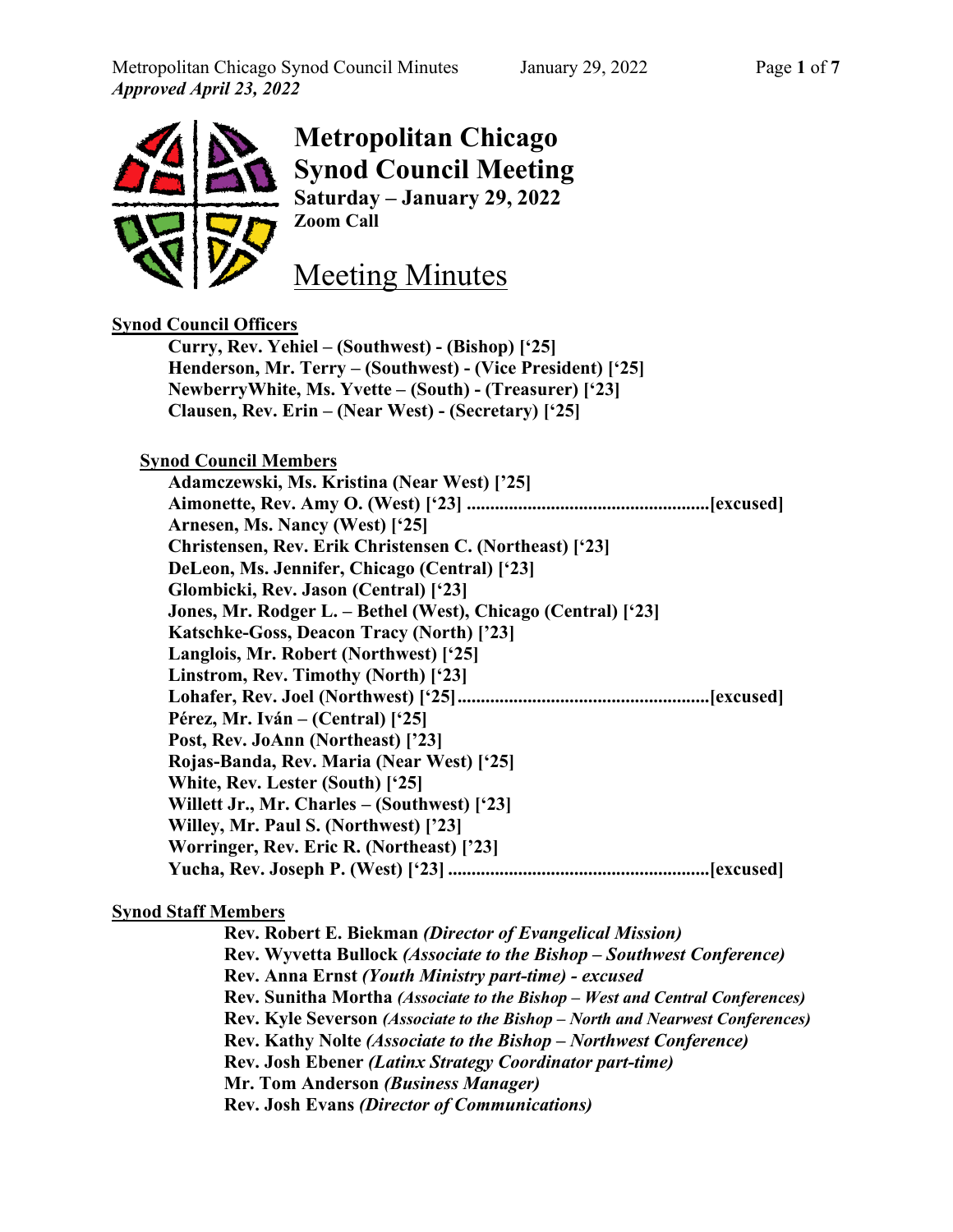## **Ms. Heather Haynes (***Executive Assistant to the Bishop)* **Ms. Nancy "Gaby" Valladolid (***Receptionist/Photographer) - excused*

### **Guests**

No guests were present at this meeting.

## **Metropolitan Chicago Synod Council Meeting Minutes**

------------------------------------------------------------------------------------------------------------

**Opening Devotion ...................................................................................Deacon Tracy Katschke-Goss** Deacon Tracy Katschke-Goss opened the meeting with devotions. Vice President Terry Henderson then called the meeting to order at 9:06am.

#### **Staff Reports**

*Rev. Robert E. Biekman (Director of Evangelical Mission) Rev. Wyvetta Bullock (Associate to the Bishop – Southwest Conference) Rev. Anna Ernst (Youth Ministry part-time) Rev. Sunitha Mortha (Associate to the Bishop – West and Central Conferences) Rev. Kyle Severson (Associate to the Bishop – North and Nearwest Conferences) Rev. Kathy Nolte (Associate to the Bishop – Northwest Conference) Rev. Josh Ebener (Latinx Strategy Coordinator part-time) Mr. Tom Anderson (Business Manager) Rev. Josh Evans (Director of Communications) Ms. Heather Haynes (Executive Assistant to the Bishop) Ms. Nancy "Gaby" Valladolid (Receptionist/Photographer)*

Written reports were posted to google groups. Each staff member briefly introduced themselves and shared any highlights from their written reports.

**Consent Agenda ....................................................................................................... Bishop Curry** 

**Secretary Clausen moved and Iván Pérez seconded: MOTION: The Metropolitan Chicago Synod Council adopt the consent agenda as amended. VOTE: Motion as presented. S.C.22.01.01 ADOPTED**

**Report of the Treasurer ............................................................. Treasurer NewberryWhite**  Treasurer NewberryWhite began her comments with gratefulness for the members and congregations who have continued to be such faithful stewards in giving mission support to the synod. There have been few changes in our financial status since the last report. At present, the synod has taken in about 11% less than hoped for at this point in the fiscal year in congregational benevolence. Still, benevolence is only about \$150,000 less that it was at this point last year. Expenses coming in at or under budget. The synod is continuing our mission support to the ELCA and partner support. Overall, we are doing well.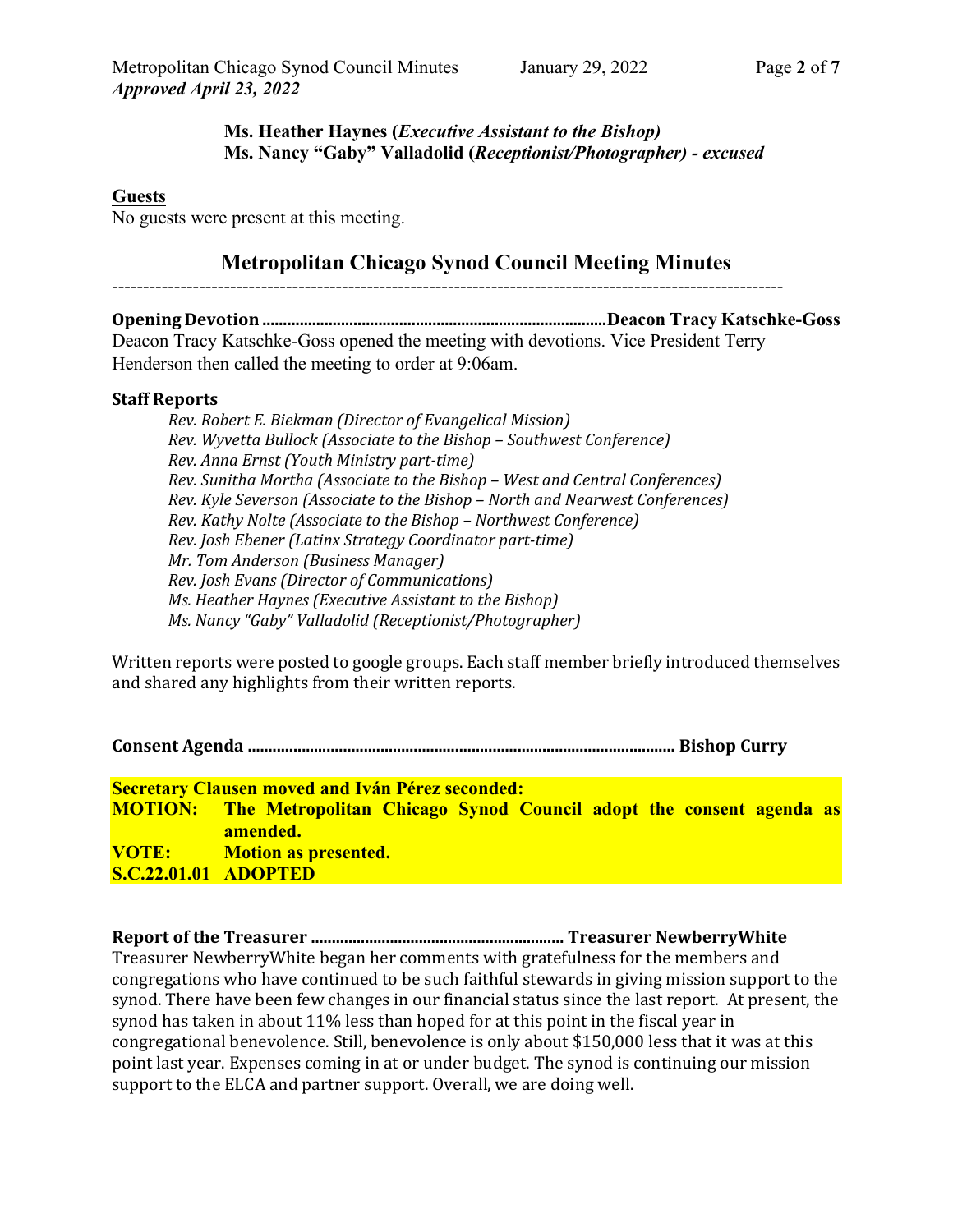The question was raised – if there is a deficit, do we have funds to cover it? The industry standard includes drawing money from an endowment to cover operating expenses. We have budgeted to draw money from our endowment for a couple years, but we have never actually done so because of lack of need. Still, in the event of a deficit, that would be a place to draw from. Following each year's audit, investment dollars also roll into income figures. These funds often also cover a cash deficit. Finally, in the event that neither of these covered an income deficit, we have equity in various funds of around \$750,000 that would be utilized to cover an operating deficit.

## **Report of the Secretary .................................................................................. Secretary Clausen**

Secretary Clausen reported briefly on the status of the constitutional updates, voted on by the council in the October 2021 meeting, for presentation to the Synod Assembly in 2022.

• Minutes – October 23, 2021

## **Secretary Clausen moved and Dcn. Tracy Katschke-Goss seconded: MOTION: The Metropolitan Chicago Synod Council adopt the minutes of the October 23, 2021 meeting as presented. VOTE: Motion as presented. S.C.22.01.02 ADOPTED**

**Report of the Vice President ...................................................... Vice President Henderson** Vice president Henderson reported that the vice presidents of the ELCA meet once a month via Zoom call. Often, representatives of the ELCA are invited to present.

Vice president Henderson asked for a volunteer to lead devotions for the April meeting; Jennifer DeLeon volunteered.

Vice president Henderson also asked the council to please keep holding our Bishop in prayer for his ministry and travel, as well as the synod's leaders and lay leaders.

## **Report of the Bishop ............................................................................................. Bishop Curry**

• Synod Assembly 2022 planning update

Bishop Curry and Rev. Sunitha Mortha (staff liaison to the planning committee) led a brief discussion about current recommendations for the 2022 assembly. Voting method has not yet been decided. Aligned with the experiences of other synods throughout the church, the assembly planning team recommends against a hybrid format. Instead, they recommend a 1 day in-person event. All participants must be vaccinated. We will accept resolutions at the 2022 assembly, to enable time for movers to present memorials to the 2022 Churchwide Assembly. Letters of invitation to congregations will go out in about a week. These letters are ready, and the registration system will be up and running.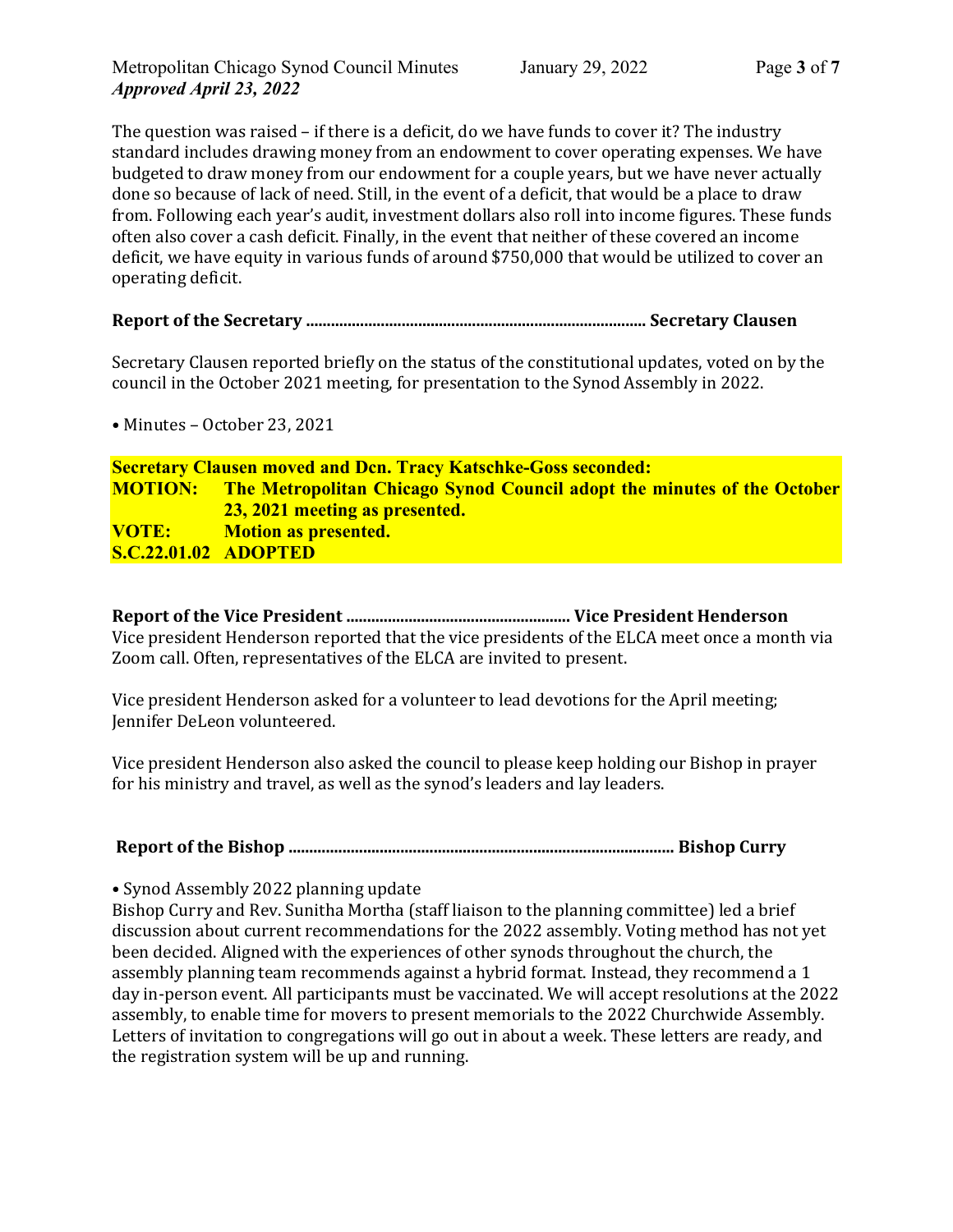## •SAM Requests

Bishop Curry briefly explained the process and need for designating Synodically Authorized Ministries. Receiving the designation of Synodically Authorized Ministry does not remove the 'congregation' designation, if the ministry is a current congregation. Rather, in some cases, something going on in the congregation does not allow for a regular rostered leader to be there. In order for the bishop to appoint a Synodically Authorized Minister, the council must first make the designation of Synodically Authorized Ministry for the congregation or ministry. Synod staff work closely with the congregation in determining whether this designation might be appropriate, prior to the bishop bringing the request to the synod council. Typically, this designation is requested for hard to place locations. Designating a church/ministry as a Synodically Authorized Ministry does not promise synod funding.

## **Secretary Clausen moved and Dcn. Tracy Katschke-Goss seconded:**

| <b>MOTION:</b>              | The Metropolitan Chicago Synod Council designate Lutheran Church of          |
|-----------------------------|------------------------------------------------------------------------------|
|                             | <b>Martha and Mary in Mt. Prospect as a Synodically Authorized Ministry.</b> |
| <b>VOTE:</b>                | Motion as presented.                                                         |
| <b>S.C.22.01.03 ADOPTED</b> |                                                                              |

| <b>Secretary Clausen moved and Mr. Iván Pérez seconded:</b> |                                                                                        |  |
|-------------------------------------------------------------|----------------------------------------------------------------------------------------|--|
|                                                             | <b>MOTION:</b> The Metropolitan Chicago Synod Council designate Lutheran Church of the |  |
|                                                             | <b>Holy Spirit in Chicago as a Synodically Authorized Ministry.</b>                    |  |
| <b>VOTE:</b>                                                | <b>Motion as presented.</b>                                                            |  |
| <b>S.C.22.01.04 ADOPTED</b>                                 |                                                                                        |  |

#### • First Immanuel Lutheran Church

First Immanuel is a former Lutheran Church – Missouri Synod congregation that we celebrated at the last synod assembly. About 5 years ago, as the congregation was in discernment, they became an independent Lutheran church. They could then call an ELCA pastor through the synod council. The congregation was not yet sure they wanted to join the ELCA. In 2019, the congregation voted to formally join the ELCA and the Metropolitan Chicago Synod (MCS). The synod assembly welcomed the congregation – but the synod assembly did not officially vote on accepting this congregation. Therefore, at the 2022 assembly, the Metropolitan Chicago Synod will officially vote to welcome the congregation into the ELCA and the synod. The pastor, Harry Therwanger, is on the MCS roster and continues to serve under synod council call.

#### • 2023 Budget Consideration

The synod council had previously raised a question about the way we choose partners for funding. In particular, the synod funds two schools but not every school in our territory. Concordia and Holy Family are funded. Bishop Curry understands that at the time these schools were added to the synod's budgeted partner support, they were added in order to spur innovation.

Bishop Curry suggests that in future budgets, we move this kind of funding to an open application process, similar to Fund for Mission or Ministry from the Margins. Funding rules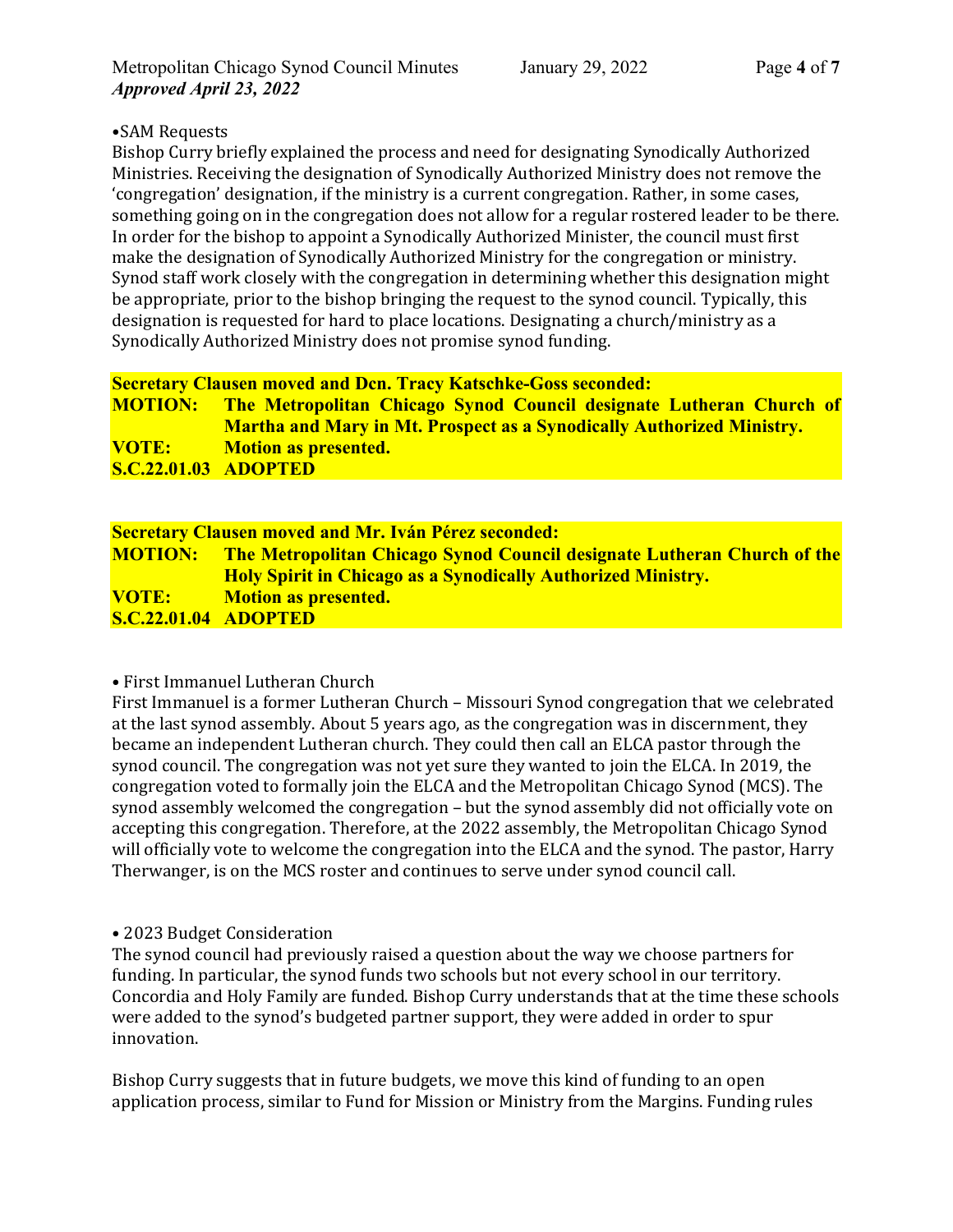would include that a ministry that receives funding one year would not be eligible the following year. Also, we would want to focus on ensuring that those schools who have grant writers aren't prioritized over smaller ministries. We would also ask on the application how the schools are continuing to engage congregations.

Discussion continued with the idea that the synod council might want to focus on entities that need a lot more help than larger institutions. Bishop Curry concurred, indicating that he is not sure that the council just "choosing" an entity to go on the budget is an equitable process. Rather, by creating a more wholistic process via an application might enable other ministries to be considered. A council member stated that their understanding of what it means to be a part of the ELCA includes a really deep commitment to mission support and funding organizations outside of "ourselves." Therefore, every decision we make as this council needs to reflect our principles of justice.

This will come back before the council in the April meeting, to affect future budgets.

#### • Grace, Westchester

Grace Lutheran in Westchester was scheduled to close in 2019; this process happened in 2020. There had been tension with the synod from long ago. Grace sold the building and shared with Bishop Curry that they did not intend to share any of the proceeds with the synod. Synod staff maintained a supportive and loving presence through the closure process. Following this, the congregation sent four checks totaling \$240,000: \$75,000 for seminarian support, \$100,000 to new mission \$50,000 to Latinx, and \$15,000 to campus ministry. Bishop Curry suspects that the congregation made this investment in the synod's ministries both because of the staff maintaining a relationship and also likely directly aligned with the last synod assembly's focus on #GoodStew and all the good ministry lifted up there.

Salem Lutheran Church reached out to the synod office because they are financially struggling. Rev. Wyvetta Bullock went to be present with them, because Rev. Biekman was on vacation at that time. Rev. Biekman is currently working with the congregation. The utilities had been turned off for the church and the parsonage; there was an outstanding utility bill of about \$20,000. At this point, the bill for the parsonage has been paid and the utilities turned back on. The congregation is still raising funds for the utilities for the building itself. It is the synod's intention to be a full partner in the finances, because "if the pipes go, the building goes." The synod needs assistance from Salem to ensure that this building can be maintained.

#### **Executive session**

**Secretary Clausen moved and Mr. Iván Pérez seconded: MOTION: The Metropolitan Chicago Synod Council rescind our letter of invitation to Mark Carlsson effective April 1, 2022.** 

Pastor Mark Carlsson is from the Lutheran Church of Sweden. In 2019, he was the primary pastoral candidate for Good Shepherd, Naperville. Good Shepherd asked Bishop Miller for the letter of invitation so that they could extend a contract to Pastor Carlsson for him to serve as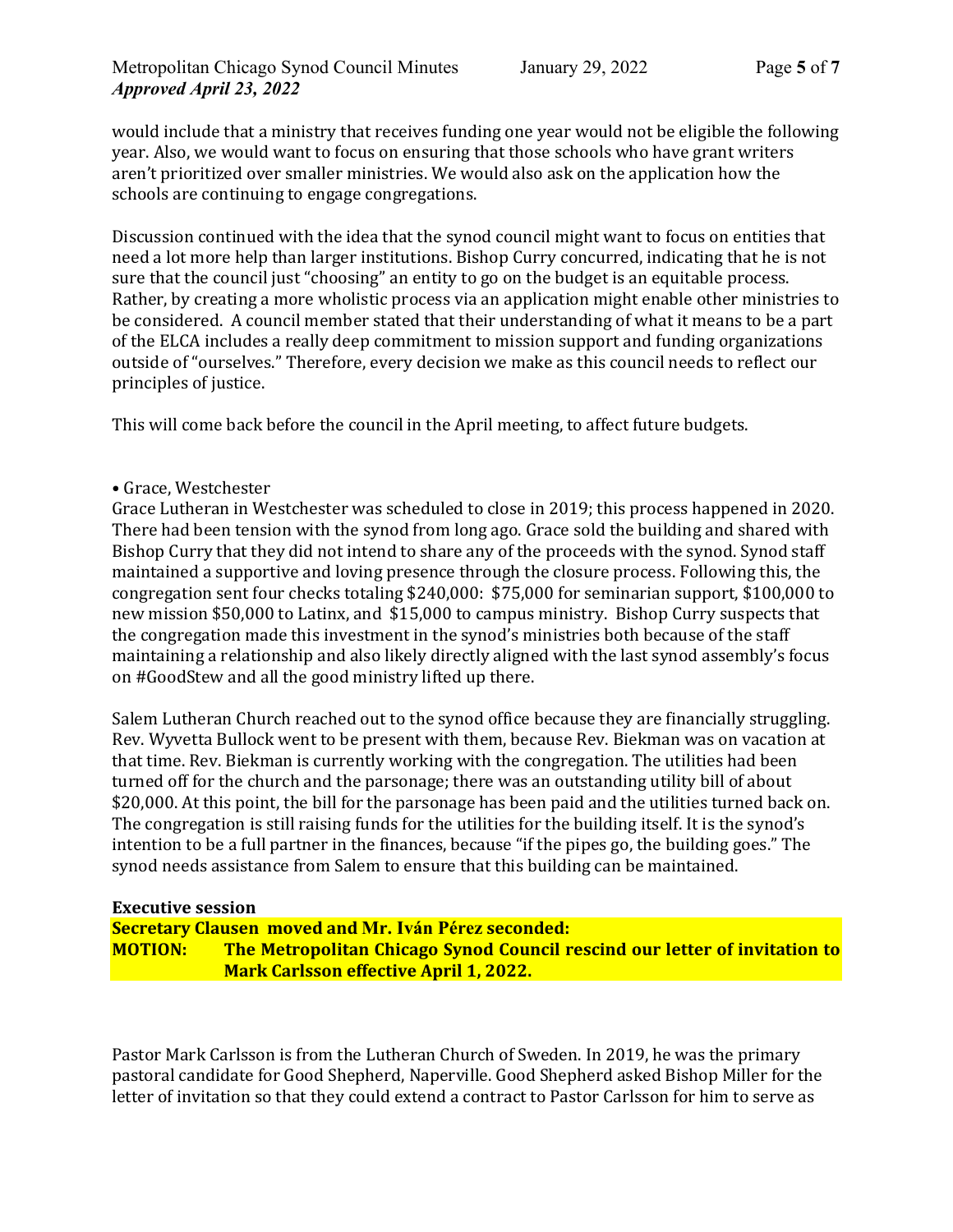their pastor, in keeping with the governing documents of this church. At this point, Good Shepherd's church council has let Bishop Curry know that they do not intend to extend the contract. Therefore, the synod is requested to rescind the letter of invitation. Bishop Curry had a conversation with Pastor Carlsson to let him know that the church's council would not be extending the contract, therefore the synod council would be rescinding the letter of invitation.

**Secretary Clausen moved and Tracy Katschke-Goss seconded: MOTION: The Metropolitan Chicago Synod Council amend the prior motion to read: The Metropolitan Chicago Synod Council rescind our letter of invitation to Mark Carlsson effective upon the termination of his contract with Good Shepherd Lutheran Church in Naperville. VOTE: Motion as amended S.C.22.01.05 ADOPTED**

A lengthy discussion ensued regarding what a Letter of Invitation means and what the council's role is in this process. A Letter of Invitation indicates that the pastor will serve at the pleasure of the bishop. Because the congregation has decided not to continue the contract, Bishop Curry no longer recommends that the council continue the letter of invitation. This process is addressed in 7.31.09. of the Constitution of the ELCA: *Invitation to Service. In accord with bylaw 8.63.01. and following, a minister of Word and Sacrament of a church body with which a relationship of full communion has been established by the Churchwide Assembly of the Evangelical Lutheran Church in America may serve contractually in a ministry setting of this church under a "Letter of Invitation to Service" upon the authorization of the bishop of the synod in which such service occurs.*

#### **Rev. Eric Worringer moved and Rev. Jason Glombicki seconded: MOTION: The Metropolitan Chicago Synod Council move into executive session. VOTE: Motion as amended S.C.22.01.06 ADOPTED**

Following executive session, the council voted on the motion before them:

| <b>Secretary Clausen moved and Tracy Katschke-Goss seconded:</b> |                                                                               |  |  |
|------------------------------------------------------------------|-------------------------------------------------------------------------------|--|--|
| <b>MOTION:</b>                                                   | The Metropolitan Chicago Synod Council rescind our letter of invitation to    |  |  |
|                                                                  | <b>Mark Carlsson effective upon the termination of his contract with Good</b> |  |  |
|                                                                  | <b>Shepherd Lutheran Church in Naperville.</b>                                |  |  |
| <b>VOTE:</b>                                                     | <b>Motion as amended</b>                                                      |  |  |
| <b>S.C.22.01.07 ADOPTED</b>                                      |                                                                               |  |  |

| No other business was brought forward. |
|----------------------------------------|

**Closing Prayer....................................................................................................................................**